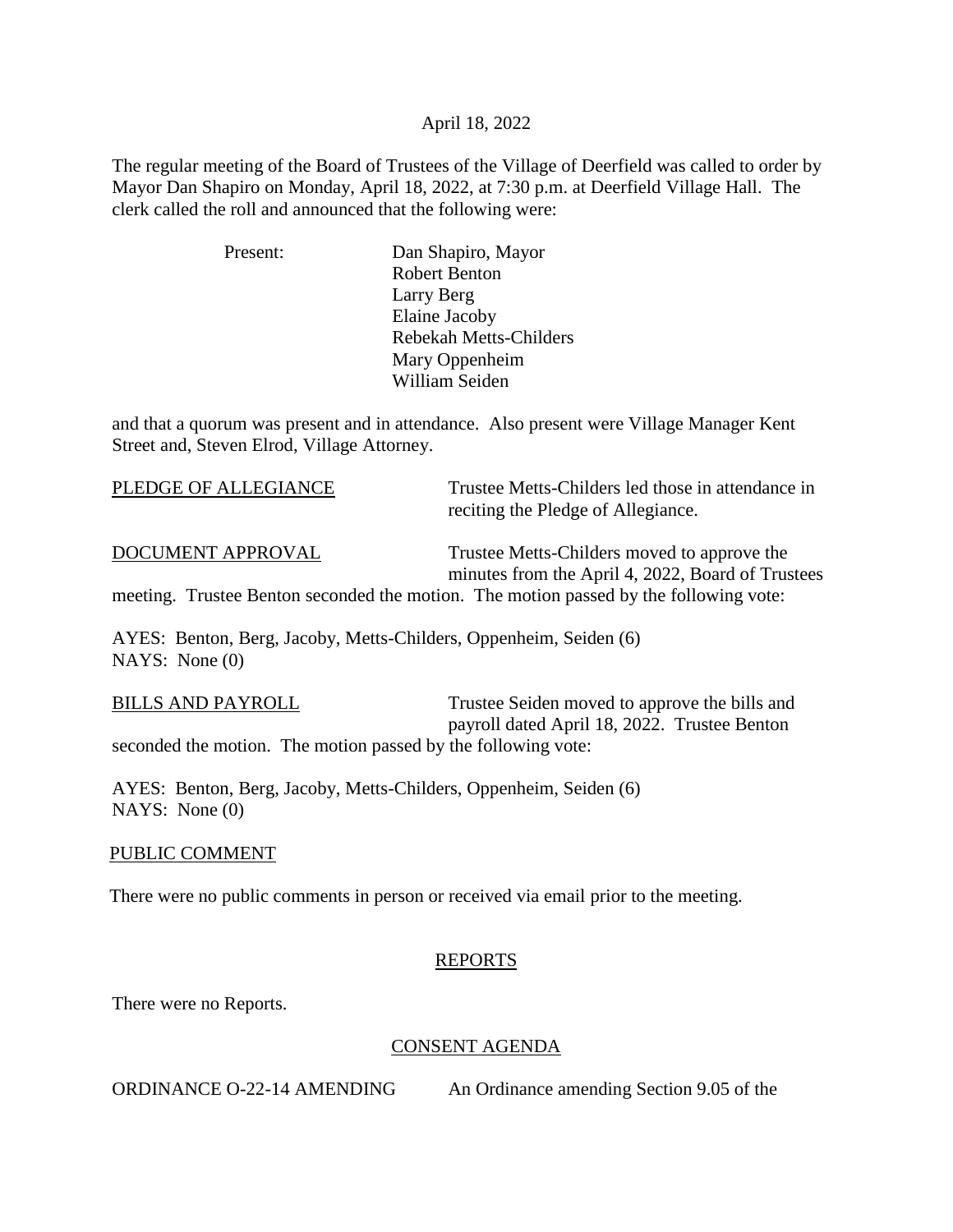Board of Trustees meeting April 18, 2022 Page 2 of 5

ORDINANCE OF THE VILLAGE OF as amended, regarding sign criteria. DEERFIELD, AS AMENDED, REGARDING SIGN CRITERIA

SECTION 9.05 OF THE ZONING Zoning Ordinance of the Village of Deerfield,

VILLAGE OF DEERFIELD, AS amendments to approve Planned Unit AMENDED, REGARDING Developments and Planned Residential AMENDMENTS TO APPROVED Developments. PLANNED UNIT DEVELOPMENTS AND PLANNED RESIDENTIAL DEVELOPMENTS

ORDINANCE O-22-15 AMENDING THE An Ordinance amending the Zoning Ordinance ZONING ORDINANCE OF THE of the Village of Deerfield, as amended, regarding

ORDINANCE O-22-16 AMENDING An Ordinance amending Section 12.09 of the DEVELOPMENTS, PLANNED to public use. RESIDENTIAL DEVELOPMENTS, AND SPECIAL USE PERMITS WHERE THE LAND WILL BE OWNED OR USED BY PUBLIC BODIES OR PUT TO PUBLIC USE

SECTION 12.09 OF THE ZONING Zoning Ordinance of the Village of Deerfield, as ORDINANCE OF THE VILLAGE OF amended, regarding pre-application conferences for DEERFIELD, AS AMENDED, Planned Unit Developments, Planned Residential REGARDING PRE-APPLICATION Developments and Special Use Permits where the CONFERENCES FOR PLANNED UNIT land will be owned or used by public bodies or put

ORDINANCE O-22-17 AMENDING THE An Ordinance amending the Zoning Ordinance of AMENDED, REGARDING ACCESSORY residential developments. USES AND STRUCTURES LOCATED IN PLANNED RESIDENTIAL DEVELOPMENTS

ORDINANCE AMENDING SECTIONS of Deerfield, as amended, regarding the 9.02-B AND 9.02.D OF THE ZONING composition, duties and procedures of the ORDINANCE OF THE VILLAGE OF Appearance Review Commission. DEERFIELD, AS AMENDED, REGARDING THE COMPOSITION, DUTIES, AND PROCEDURES OF THE

ZONING ORDINANCE OF THE the Village of Deerfield, as amended, regarding VILLAGE OF DEERFIELD, AS accessory uses and structures located in planned

ORDINANCE O-22-18 AMENDING An Ordinance amending Section 2-158 of the SECTIONS 2-158 OF THE MUNICIPAL Municipal Code of the Village of Deerfield, as CODE OF THE VILLAGE OF amended, and Ordinance amending sections 9.02-B DEERFIELD, AS AMENDED, AND and 9.02-D of the Zoning Ordinance of the Village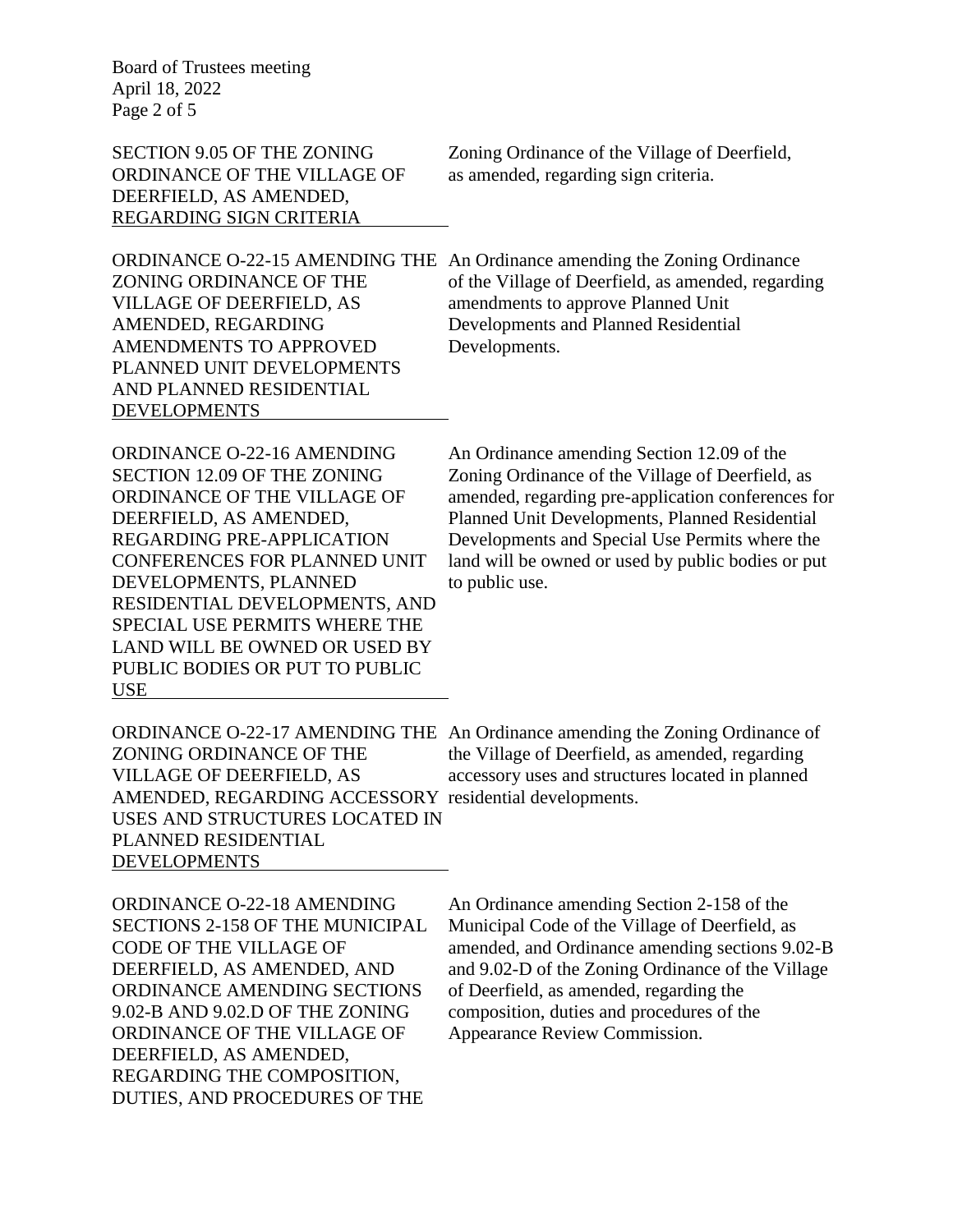Board of Trustees meeting April 18, 2022 Page 3 of 5

# APPEARANCE REVIEW COMMISSION

COMMISSION AND CHANGE THE COMPOSITION OF OTHER SPECIAL PURPOSE BOARDS AND COMMISSIONS

ORDINANCE O-22-19 AMENDING An Ordinance amending Sections 2-156 and 2-158 SECTIONS 2-156 AND 2-158 OF THE of the Municipal Code of the Village of Deerfield, MUNICIPAL CODE OF THE VILLAGE as amended, to eliminate the Village Center OF DEERFIELD, AS AMENDED, TO Commission and change the composition of other ELIMINATE THE VILLAGE CENTER Special Purpose Boards and Commissions.

RESOLUTION R-22-27 APPROVING AN A Resolution approving an amendment to an impact AMENDMENT TO AN IMPACT FEE fee agreement for 924 and 936 Westcliff Lane AGREEMENT (924 AND 936 resubdivision. WESTCLIFF LANE RESUBDIVISION)

Trustee Oppenheim moved to accept the Consent Agenda. Trustee Metts-Childers seconded the motion. The motion passed by the following vote:

AYES: Benton, Berg, Jacoby, Metts-Childers, Oppenheim, Seiden (6) NAYS: None (0)

#### OLD BUSINESS

PARK AT 440 GROVE PLACE Park. (DEERFIELD PARK DISTRICT)

ORDINANCE O-22-20 TO AMEND Mr. Street reported the Village received one A SPECIAL USE TO ADD SIX public comment suggesting relocating the proposed PICKLEBALL COURTS IN SHEPARD pickleball courts from Shepard Park to Brickyards

Deerfield Park District Director Jeff Nehila stated

they considered many locations, but there is not a lot of available space in Brickyards Park, which currently has four soccer fields, a shelter, basketball courts and the Patty Turner Center. Unless the Park District took something away, there would not be enough space. Mr. Nehila further explained the only flat, usable space would be the basketball court area which would only be large enough for two pickleball courts. There is a growing demand for pickleball and the Park District believes Shepard Park is the best location.

Mr. Street added the pickleball courts would be 200 feet from residents at Brickyards Park rather than 500 feet at Shepard Park. Trustee Oppenheim noted the resident's letter also discussed chemical smells and the proximity to the Wastewater Treatment Facility. Mr. Nehila noted the park has been there a long time and it is heavily used. He does not see any differentiation between pickleball users and the other park users. Mr. Nehila noted the Park District has not received any complaints about odor or chemical smells. Trustee Benton added there are a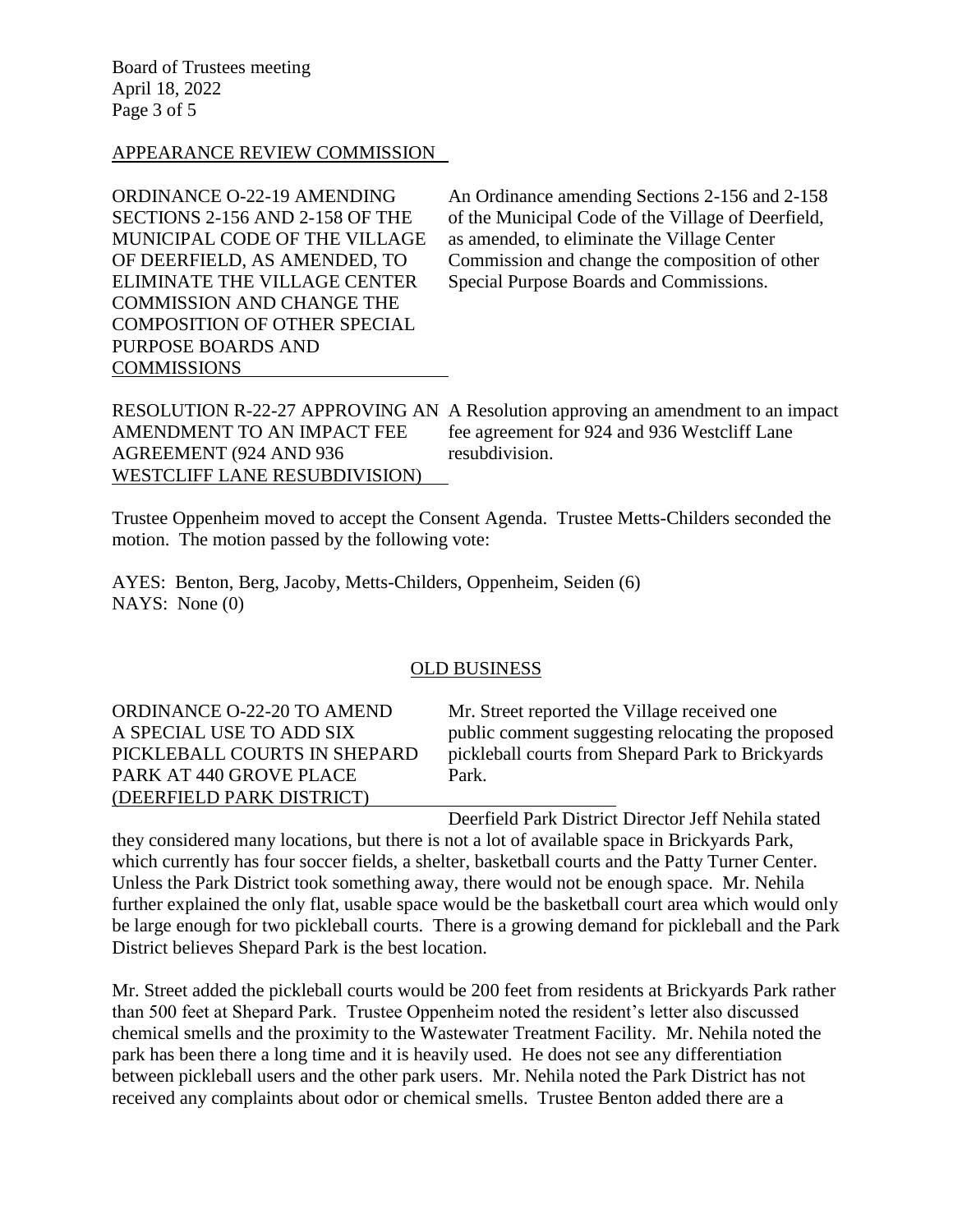Board of Trustees meeting April 18, 2022 Page 4 of 5

number of soccer games at Brickyards Park and it would be difficult to reduce the number of soccer fields as well.

Mayor Shapiro noted the Park District and their consultants have spent years looking at pickleball courts. He is excited to have pickleball in the Village.

Trustee Oppenheim moved to adopt the Ordinance to a Special Use to add six pickleball courts in Shepard Park located at 440 Grove Place. Trustee Benton seconded the motion. The motion passed by the following vote:

AYES: Benton, Berg, Jacoby, Metts-Childers, Oppenheim, Seiden (6) NAYS: None (0)

ORDINANCE O-22-21 AUTHORIZING An Ordinance authorizing an amendment to a AN AMENDMENT TO A COMMERCIAL commercial Planned Unit Development to PLANNED UNIT DEVELOPMENT TO redevelop the 728 Waukegan Road space at the REDEVELOP THE 728 WAUKEGAN Shops at Deerfield Square. ROAD (BARNES AND NOBLE) SPACE AT THE SHOPS AT DEERFIELD SQUARE (KIRBY LIMITED PARTNERSHIP)

Trustee Metts-Childers moved to adopt the Ordinance authorizing an amendment to a PUD to redevelop the 728 Waukegan Road space at the Shops at Deerfield Square. Trustee Oppenheim seconded the motion. The motion passed by the following vote:

AYES: Benton, Berg, Jacoby, Metts-Childers, Oppenheim, Seiden (6) NAYS: None (0)

# NEW BUSINESS

There was no New Business.

# DISCUSSION

Mayor Shapiro noted the Trustees approved consent agenda a few minutes ago. It was the result of a lot of hard work from staff and the Village Attorney's office. Mayor Shapiro thanked them for all their work.

ADJOURNMENT There being no further business or discussion, Trustee Oppenheim moved to adjourn the meeting.

Trustee Metts-Childers seconded the motion. The motion passed by the following vote: